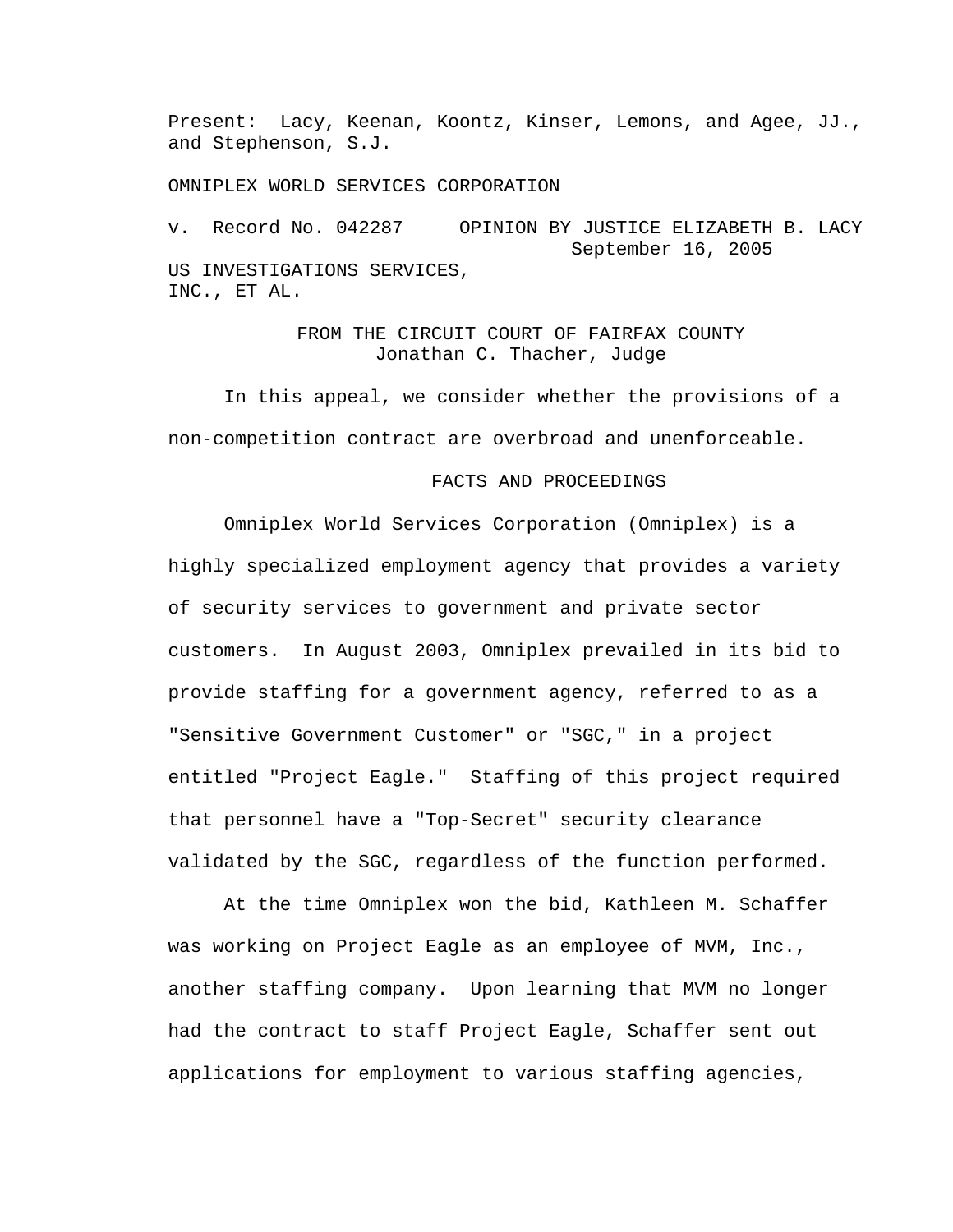including The Smith Corporation. Before receiving a response from The Smith Corporation, Schaffer was offered continued employment at Project Eagle by Omniplex. On August 26, 2003, Schaffer signed a one-year employment agreement with Omniplex. The agreement provided for a \$2,000 bonus and included a noncompetition provision. That provision stated in pertinent part:

> Employee hereby covenants and agrees that, immediately following any termination of employment from OMNIPLEX that occurs before the expiration of the Term, . . . Employee shall not for the remainder of the Term (i) accept employment, become employed by, or perform any services for OMNIPLEX's Customer for whom Employee provided services or for any other employer in a position supporting OMNIPLEX's Customer, if the employment or engagement requires Employee to possess the same level of security clearance Employee relied on during his employment with OMNIPLEX, . . . .

Schaffer worked for Omniplex in general administrative security support, monitoring alarms and intrusion detection systems at the SGC's general headquarters, an overt location.

 On October 23, 2003, The Smith Corporation responded to Schaffer's earlier employment application and offered her a position as an administrative assistant for the SGC at a covert location. This position required her to arrange travel, including obtaining visas and passports and offered a higher hourly wage than Schaffer was currently earning.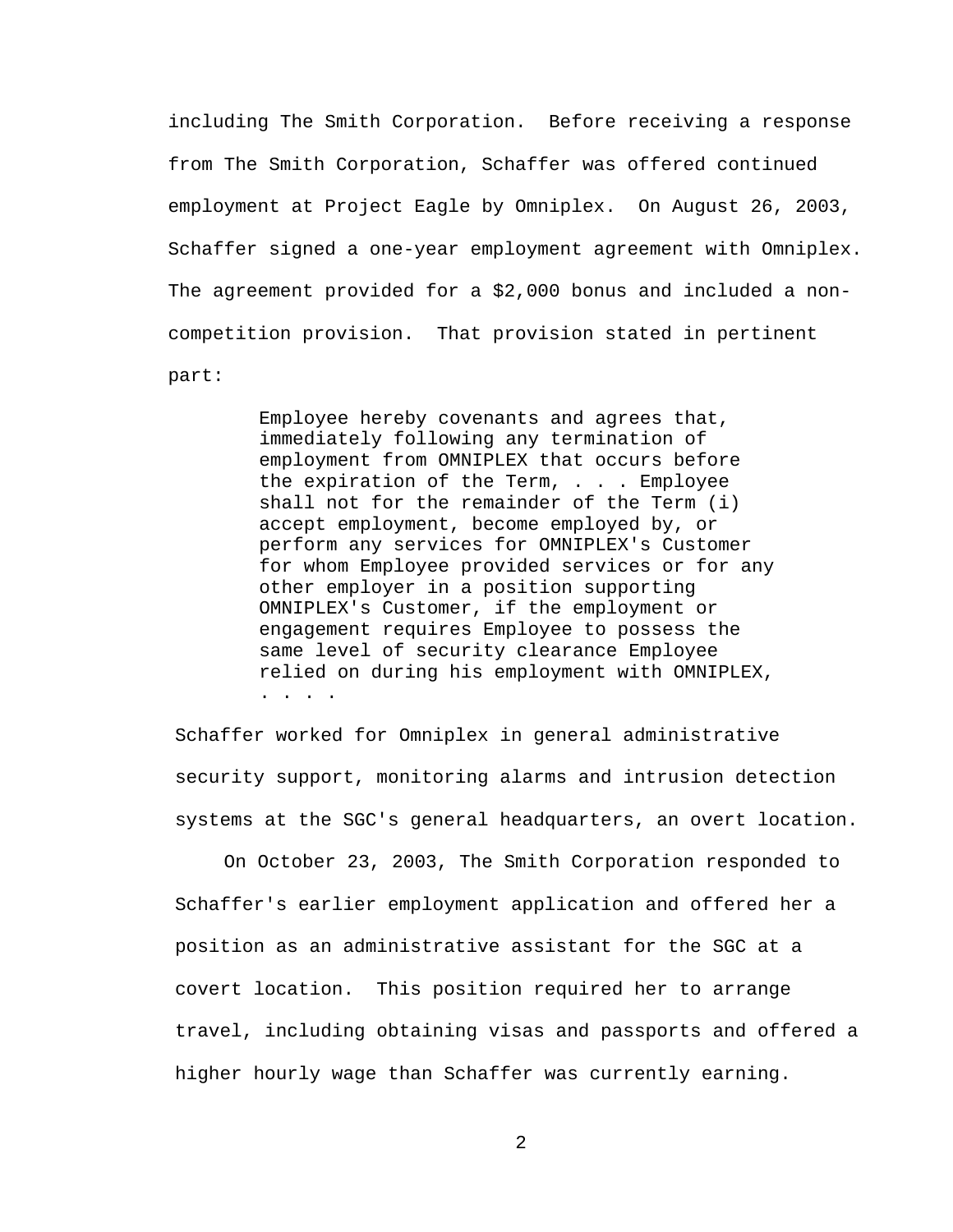Schaffer accepted the offer and, on November 4, 2003, resigned from Omniplex and returned the \$2,000 bonus.

 Omniplex filed a three-count motion for judgment claiming that Schaffer breached her employment contract, that The Smith Company and U.S. Investigation Services, Inc., the parent company of The Smith Company (collectively "USIS"), tortiously interfered with Schaffer's employment contract, and that Schaffer and USIS engaged in a conspiracy to injure Omniplex's business in violation of Code § 18.2-499. Omniplex sought injunctive relief and \$1,350,000 in damages. The trial court denied Omniplex's motion for a temporary injunction.

Following an ore tenus hearing, the trial court struck Omniplex's evidence, concluding that the non-compete provision of Schaffer's employment agreement was overbroad. Based on this conclusion, the trial court entered an order dismissing all three counts of Omniplex's motion for judgment. We awarded Omniplex an appeal.

## DISCUSSION

The standards we apply in reviewing a covenant not to compete are well established. A non-competition agreement between an employer and an employee will be enforced if the contract is narrowly drawn to protect the employer's legitimate business interest, is not unduly burdensome on the employee's ability to earn a living, and is not against public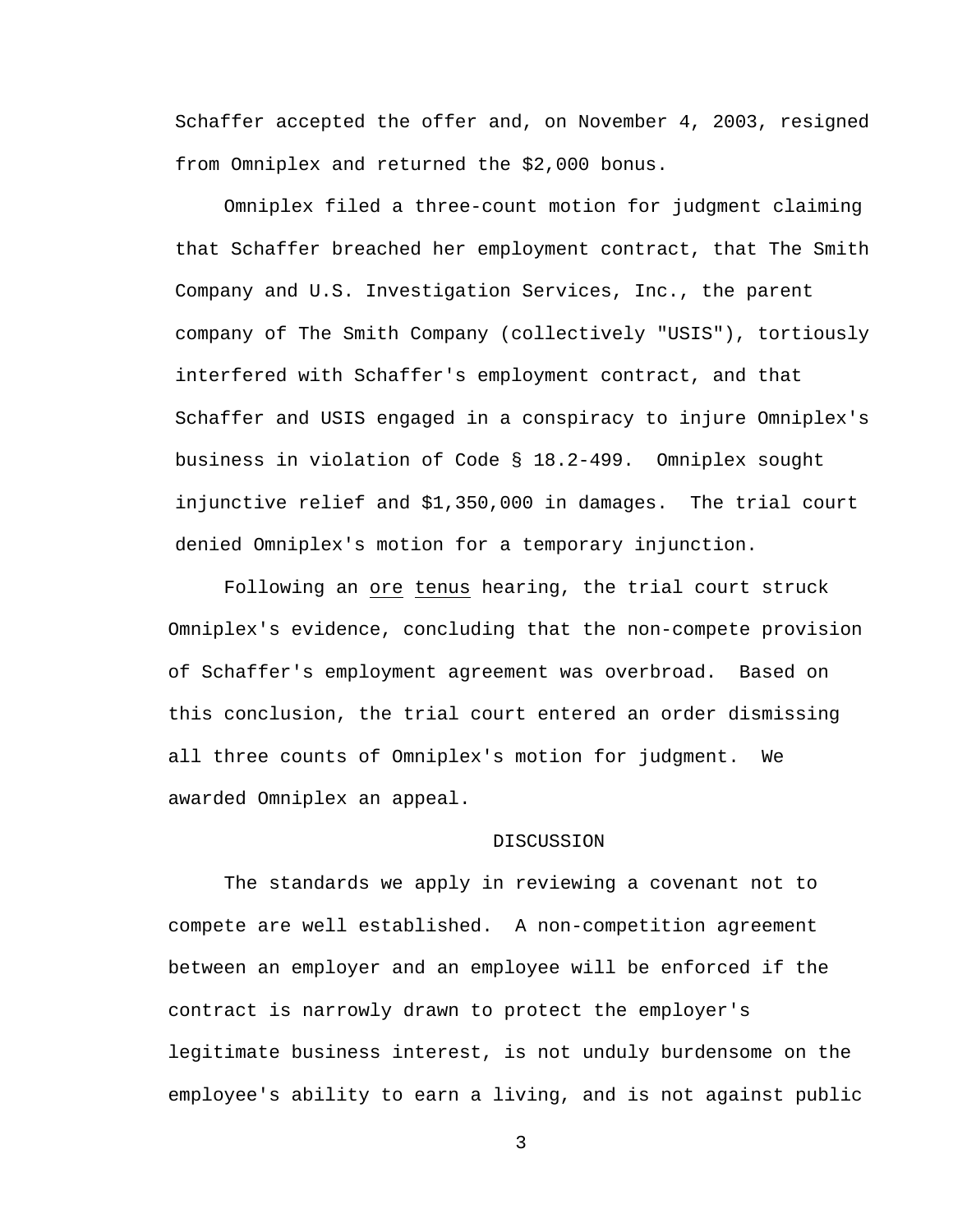policy. Modern Env'ts, Inc. v. Stinnett, 263 Va. 491, 493, 561 S.E.2d 694, 695 (2002); Simmons v. Miller, 261 Va. 561, 580-81, 544 S.E.2d 666, 678 (2001). Because such restrictive covenants are disfavored restraints on trade, the employer bears the burden of proof and any ambiguities in the contract will be construed in favor of the employee. Id. at 581, 544 S.E.2d at 678. Each non-competition agreement must be evaluated on its own merits, balancing the provisions of the contract with the circumstances of the businesses and employees involved. See Modern Env'ts, 263 Va. at 494-95, 561 S.E.2d at 696. Whether the covenant not to compete is enforceable is a question of law which we review de novo. Simmons, 261 Va. at 581, 544 S.E.2d at 678; Motion Control Sys., Inc. v. East, 262 Va. 33, 37, 546 S.E.2d 424, 426 (2001).

These standards have been developed over the years to strike a balance between an employee's right to secure gainful employment and the employer's legitimate interest in protection from competition by a former employee based on the employee's ability to use information or other elements associated with the employee's former employment. Worrie v. Boze, 191 Va. 916, 927-28, 62 S.E.2d 876, 882 (1951). By its very name, a covenant not to compete is an agreement to prevent an employee from engaging in activities that actually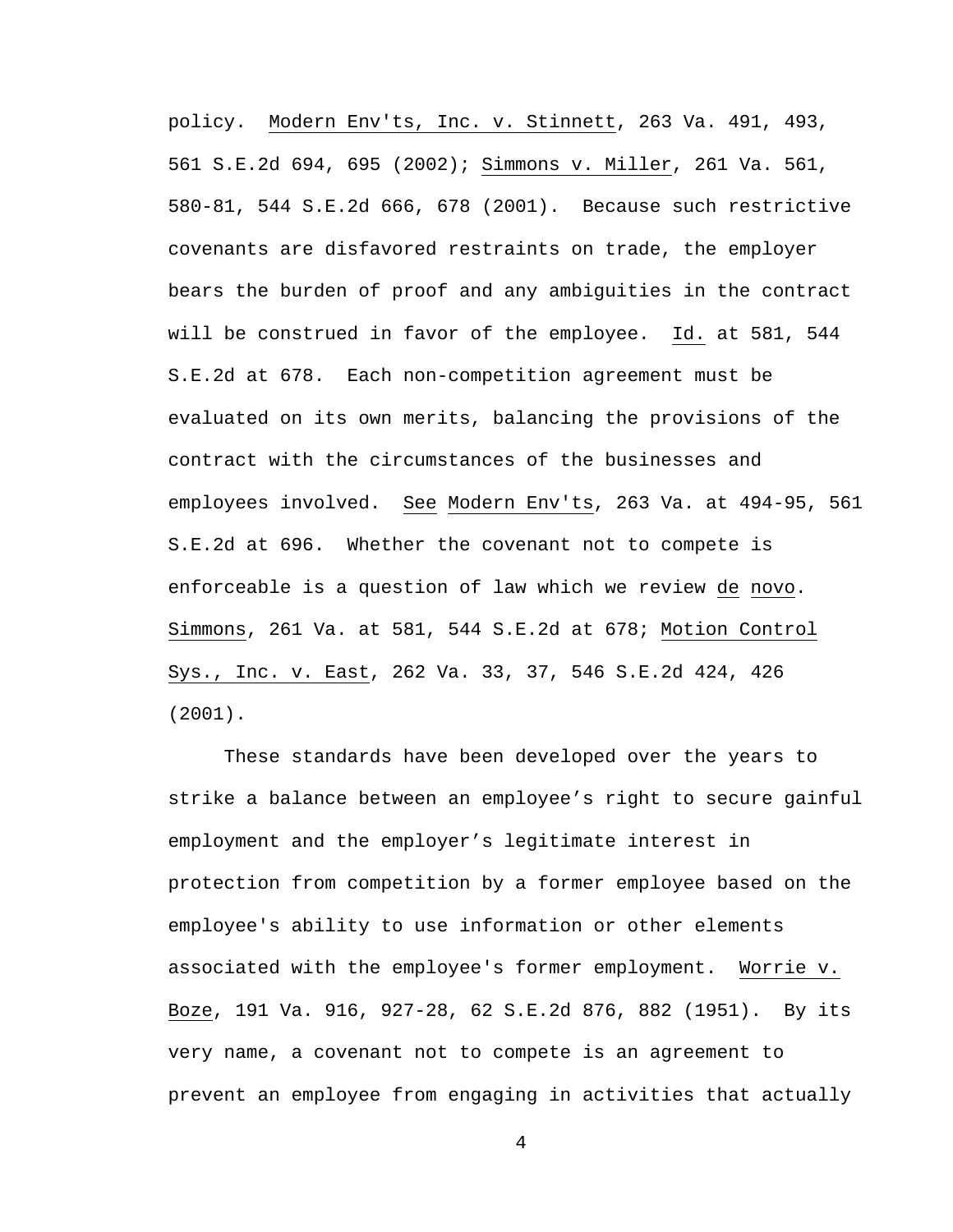or potentially compete with the employee's former employer. Thus, covenants not to compete have been upheld only when employees are prohibited from competing directly with the former employer or through employment with a direct competitor. Compare Motion Control Sys., 262 Va. at 37-38, 546 S.E.2d at 426 (covenant not to compete restricting employment with motor manufacturers that did not manufacture motors similar to employer overbroad because covenant did not protect against competition), and Richardson v. Paxton Co., 203 Va. 790, 795, 127 S.E.2d 113, 117 (1962)(covenant not to compete that restricted former employee, who sold specific supplies and services, from working for any employer involved with any kind of supplies, equipment, or services in the same industry overbroad because covenant encompassed business for which employer did not compete), with Blue Ridge Anesthesia and Critical Care, Inc. v. Gidick, 239 Va. 369, 373, 389 S.E.2d 467, 469 (1990)(non-competition agreement reasonable because restriction protected against direct competition by prohibiting former employees from employment with another company in a position selling similar medical equipment to that sold by former employer), and Roanoke Eng'g Sales Co. v. Rosenbaum, 223 Va. 548, 553, 290 S.E.2d 882, 885 (1982)(noncompetition covenant reasonable because employment restriction limited to activities similar to business conducted by former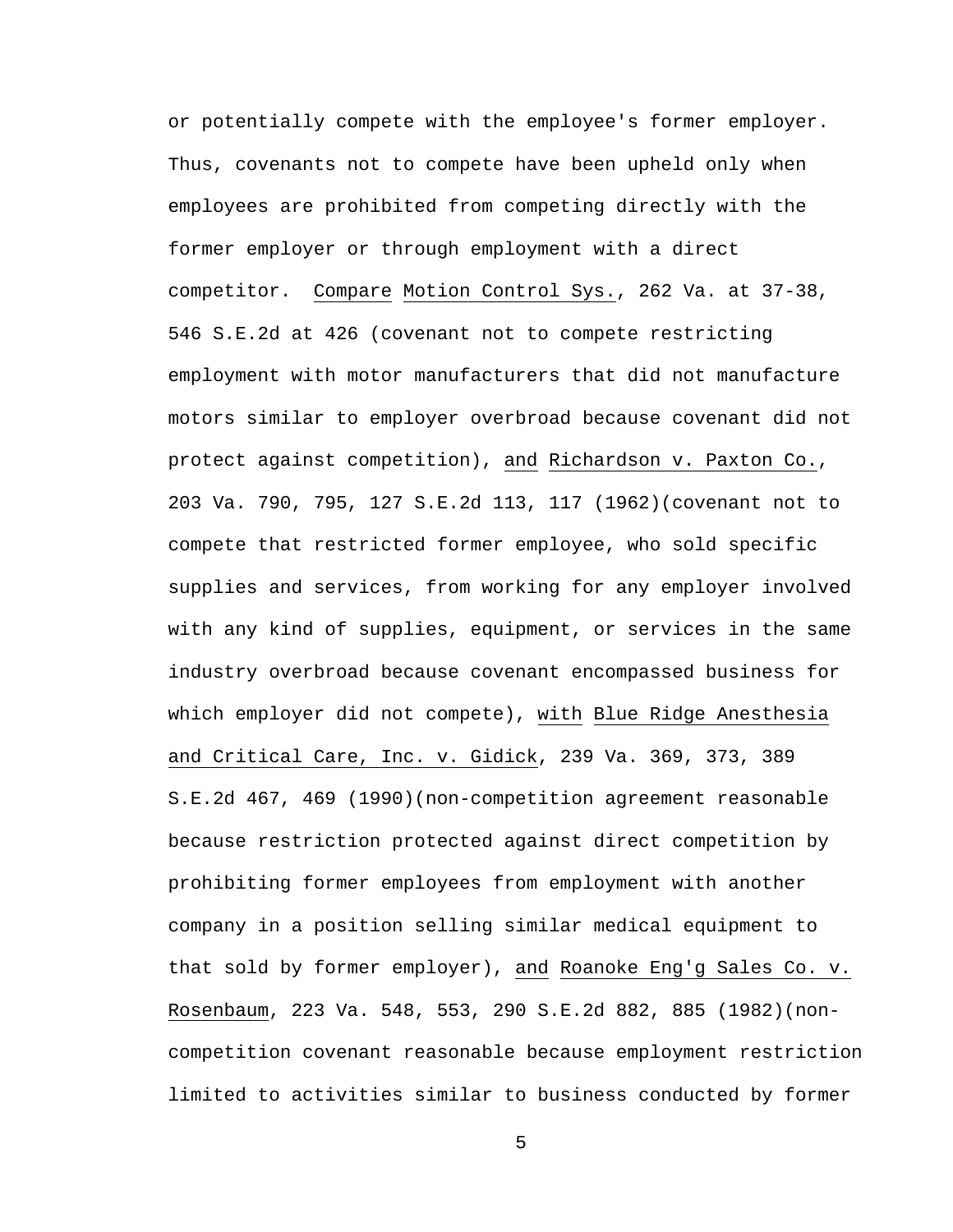employer). The restriction in this case is not limited to positions competitive with Omniplex.

Under the provision at issue, Schaffer is prohibited from performing "any services . . . for any other employer in a position supporting OMNIPLEX's Customer."\* (Emphasis added.) This provision precludes Schaffer from working for any business that provides support of any kind to the SGC, not only security staffing businesses that were in competition with Omniplex. Thus, for example, the non-competition agreement precludes Schaffer from working as a delivery person for a vendor which delivers materials to the SGC if such security clearance was required to enter an SGC installation even though the vendor was not a staffing service competing with Omniplex. Because the prohibition in this noncompetition provision is not limited to employment that would be in competition with Omniplex, the covenant is overbroad and unenforceable. Motion Control Sys., 262 Va. at 37-38, 546 S.E.2d at 426; Richardson, 203 Va. at 795, 127 S.E.2d at 117.

 Accordingly, for the reasons stated, we will affirm the judgment of the trial court.

## Affirmed.

JUSTICE AGEE, with whom JUSTICE KEENAN and JUSTICE KINSER join, dissenting.

<sup>\*</sup> It is uncontested that the "customer" referred to in the non-competition provision is the SGC.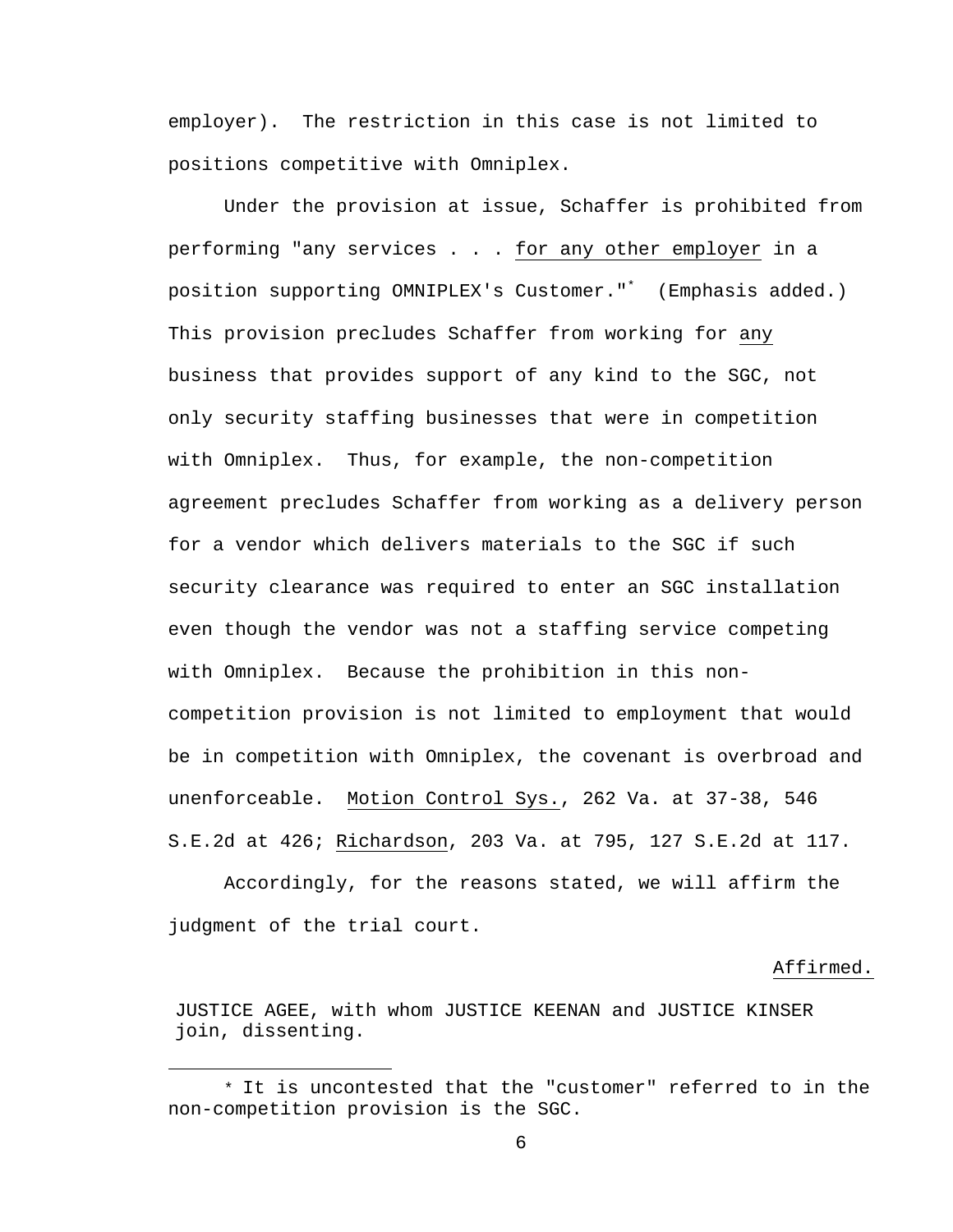The trial court found that the restrictive covenant at issue in this case was overly broad because it had no geographic specification, in effect a worldwide covenant. $^{\rm 1}$  Not commenting on the trial court's rationale, the majority holds that the covenant is unreasonable because it does not limit the prohibited positions to those of direct competition. Under the specific facts of this case, I cannot agree with either view and therefore respectfully dissent.

 The majority cites Motion Control Systems, Inc. v. East, 262 Va. 33, 37-38, 546 S.E.2d 424, 426 (2001), and Richardson v. Paxton Co., 203 Va. 790, 795, 127 S.E.2d 113, 117 (1962), to support its holding that the noncompete provision is overbroad because the contract restriction is not limited to employment that would be in competition with Omniplex. Neither of these cases, or any others, however, establish a rule that noncompete provisions are per se unenforceable if they fail to limit the restriction to those positions in direct competition with the former employer. Rather, in each case we held that under the facts of that case, the restrictive covenant at issue "imposed restraints that

<sup>&</sup>lt;u>1</u>  $1$  The noncompetition agreement also contains a provision prohibiting Schaffer from providing "security or security support services . . . within a fifty (50) mile radius of the site or location which Employee primarily provided services during . . . Omniplex employment." Apparently, the trial court did not rule on the applicability of this provision and it is not before us in this appeal.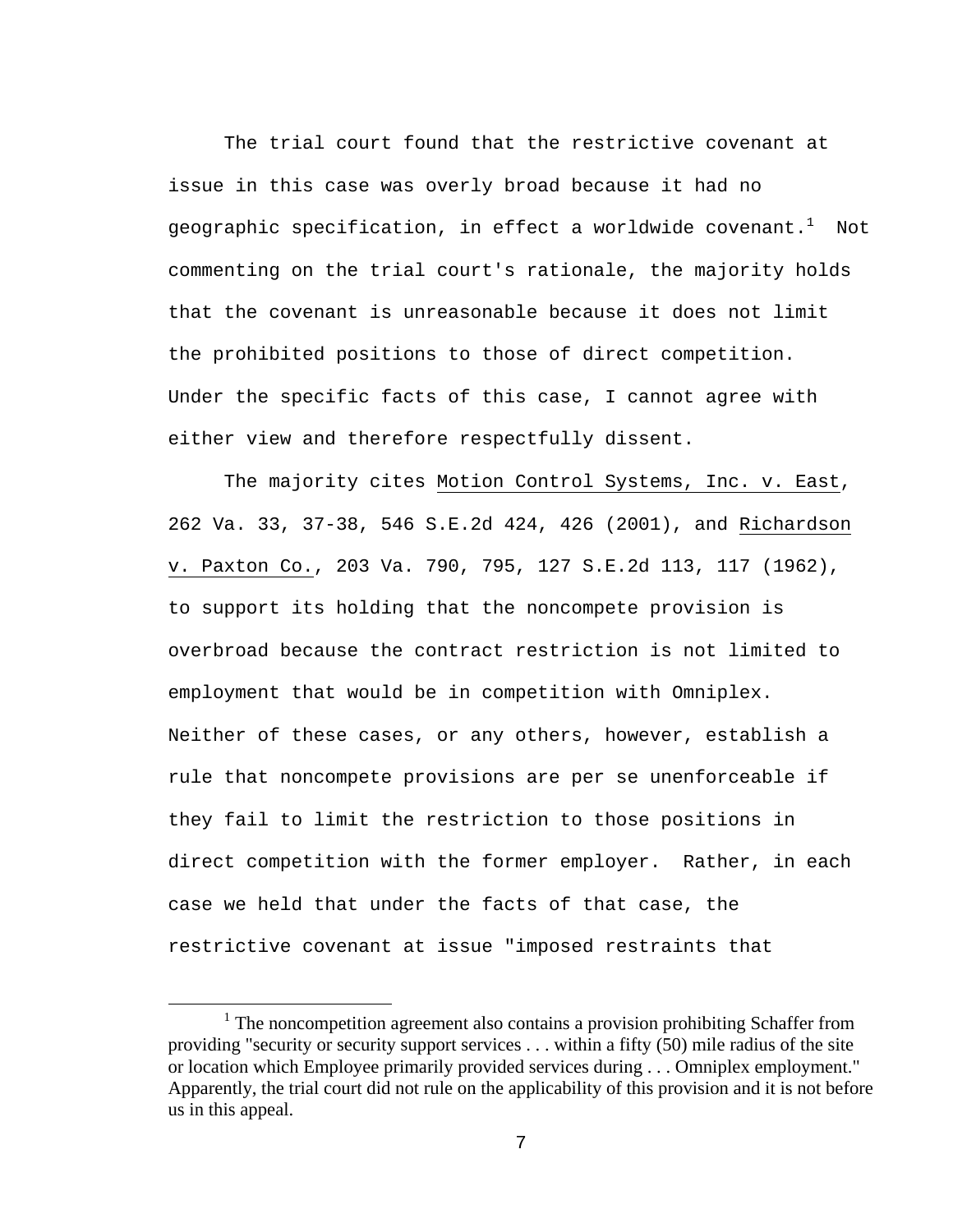exceeded those necessary to protect [the former employer's] legitimate business interests." Motion Control, 262 Va. at 38, 546 S.E.2d at 426. See also Richardson, 203 Va. at 795, 127 S.E.2d at 117 ("Such restraint is unreasonable in that it is greater than is necessary to protect Paxton in his legitimate business interest, and it is unreasonable from the standpoint of Richardson because it is unduly harsh on him in curtailing his legitimate efforts to earn a livelihood. Thus it cannot be enforced.").

 In a more recent case, Modern Environments, Inc. v. Stinnett, 263 Va. 491, 494-95, 561 S.E.2d 694, 695-96 (2002), we affirmed our view that a court may not determine the enforceability of a restrictive covenant which prohibits a former employee from working for a competitor in any capacity, by the language of the covenant alone. Surveying precedent, we noted that we have "not limit[ed] [our] review to considering whether the restrictive covenants were facially reasonable." Id. at 494, 561 S.E.2d at 696. Rather, we have "examined the legitimate, protectable interests of the employer, the nature of the former and subsequent employment of the employee . . . and the nature of the restraint in light of all the circumstances of the case." Id. at 494-95, 561 S.E.2d at 696.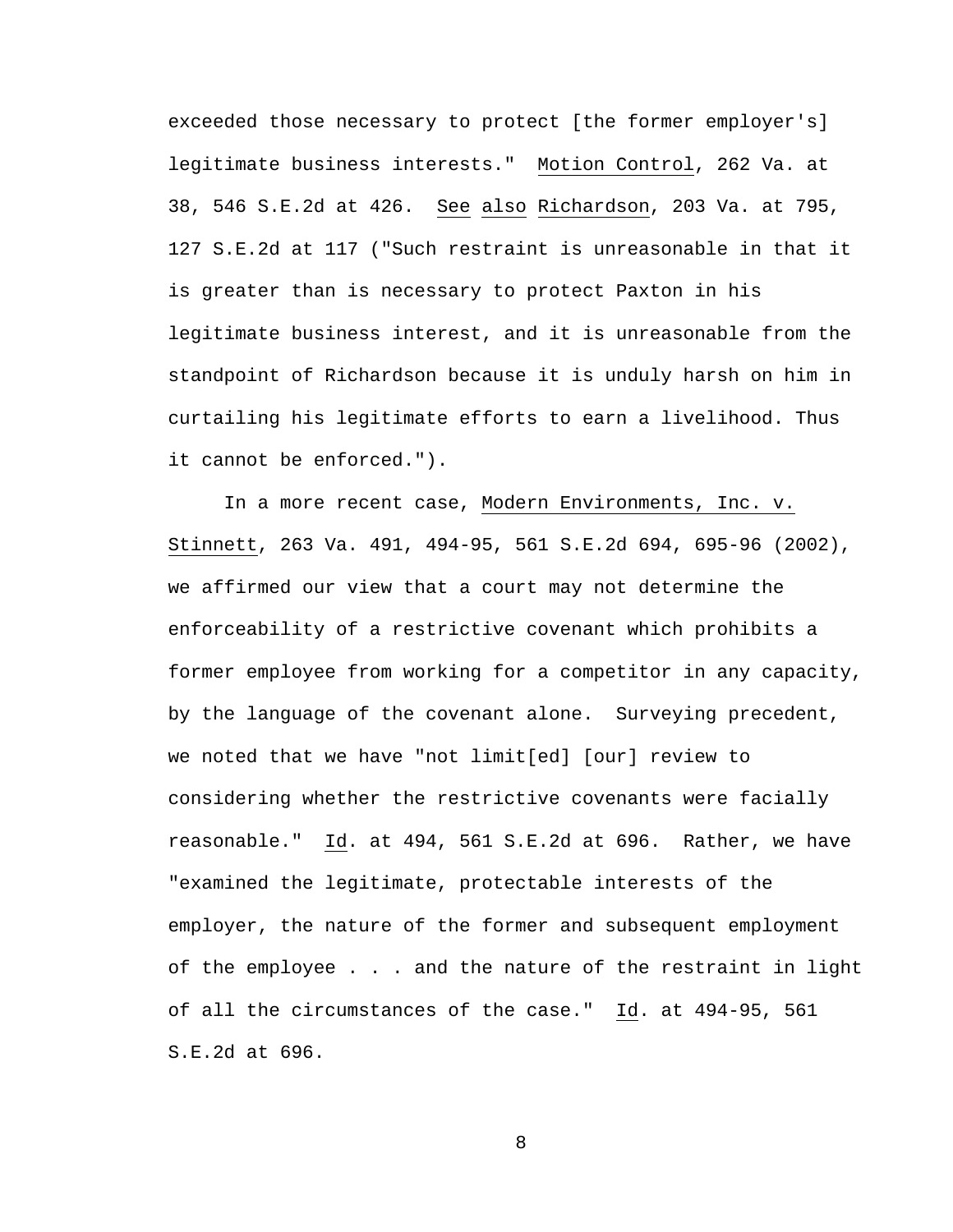These considerations form the basis of the three-part test we use to determine the validity of restrictive covenants:

 (1) Is the restraint, from the standpoint of the employer, reasonable in the sense that it is no greater than necessary to protect the employer in some legitimate business interest? (2) From the standpoint of the employee, is the restraint reasonable in the sense that it is not unduly harsh and oppressive in curtailing his legitimate efforts to earn a livelihood? (3) Is the restraint reasonable from the standpoint of a sound public policy?

Simmons v. Miller, 261 Va. 561, 580-81, 544 S.E.2d 666, 678 (2001). In examining the reasonableness of the restrictive covenant with regard to the interests of the employer, employee, and the public at large, we pay particular attention to the duration, function, and geographic reach of the covenant. Id. at 581, 544 S.E.2d at 678. We consider the reasonableness of the covenant on the facts of each particular case. Paramount Termite Control Co. v. Rector, 238 Va. 171, 174, 380 S.E.2d 922, 924 (1989). The employer seeking to enforce the restrictive covenant bears the burden of proving that the restraint is reasonable in light of those facts. Simmons, 261 Va. at 581, 544 S.E.2d at 678. We review the record de novo to determine whether Omniplex has met its burden. Id.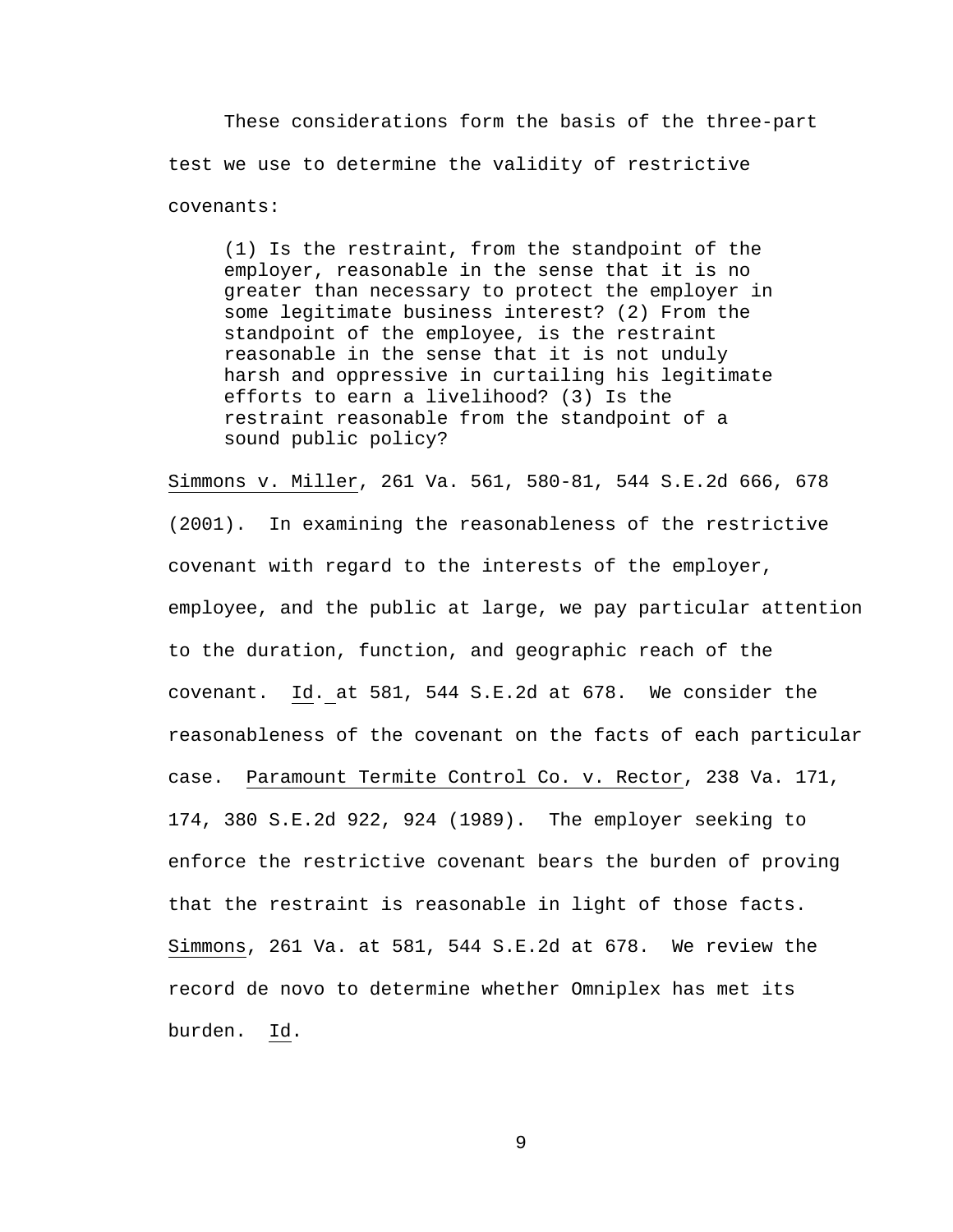Omniplex argues that it has a legitimate business interest in retaining employees who hold the necessary toplevel security clearance during the first year of its contract with the SGC. Neither the trial court nor the majority found that Omniplex' stated interest was not a legitimate business interest, but Schaffer argues on brief that retaining employees is not a legitimate business interest because this Court has never recognized it as such. Such an argument misinterprets the applicable law in this case.

Unlike courts of other jurisdictions, we have never established discrete categories of legitimate business interests which may be the subject of a restrictive covenant. Instead, we have placed the burden on the employer to show that the restrictive covenant is designed to protect an important business interest particular to that employer. See Modern Environments, 263 Va. at 495, 561 S.E.2d at 696 (conclusory statement that restrictive covenant protects a legitimate business interest, without explaining that interest, is insufficient). Even so, we have recognized Omniplex' stated business interest in an analogous context.  $^{2}$ See Therapy Services v. Crystal City Nursing Center, 239 Va.

 <sup>2</sup> <sup>2</sup> See generally Richardson v. Paxton Co., 203 Va. 790, 792, 127 S.E.2d 113, 115 (1962) (finding noncompete agreement to be unreasonably restrictive to protect employer's business interest, but not disputing employer's asserted business interest in retaining salespeople).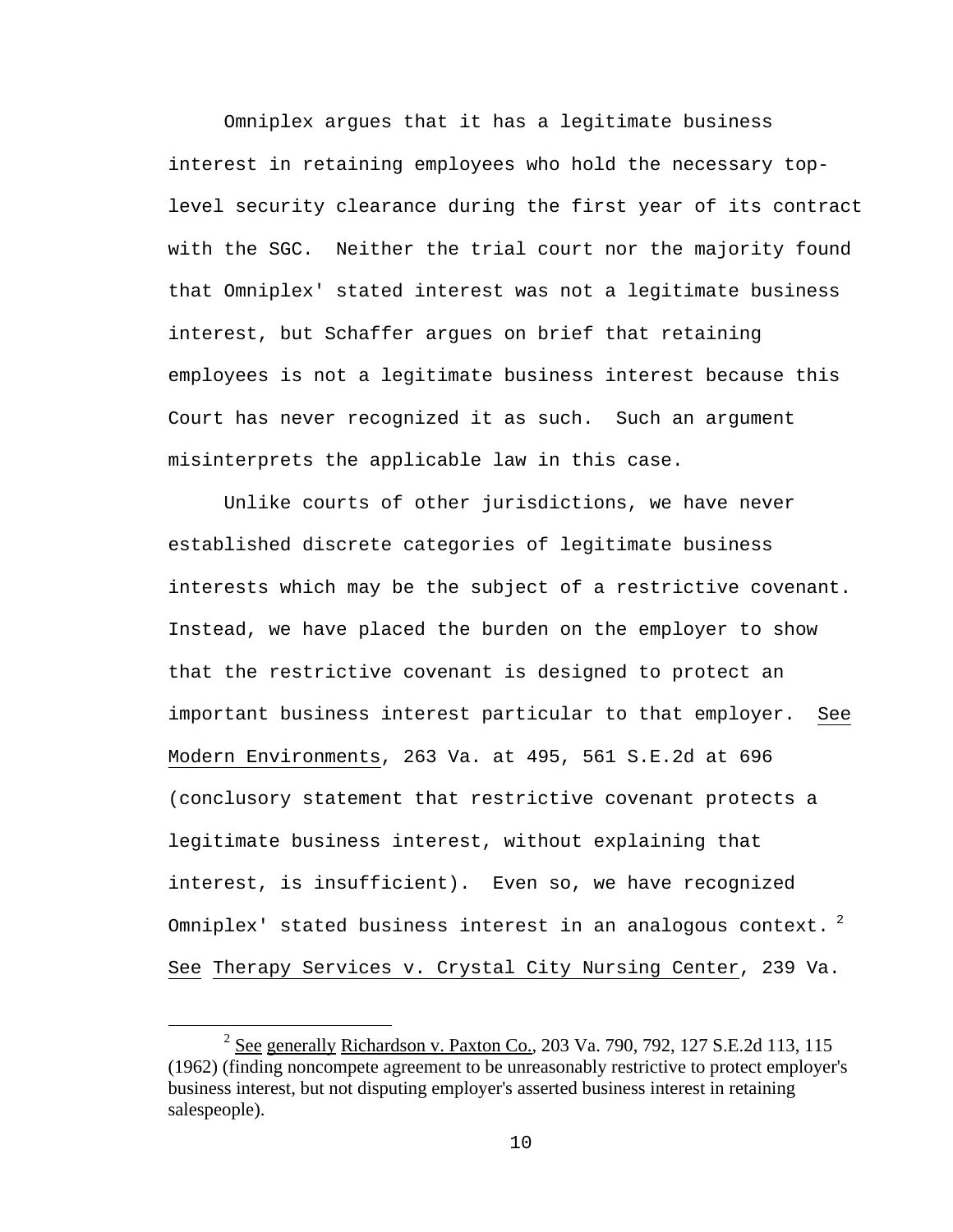385, 388, 389 S.E.2d 710, 711-12 (1990) (recognizing a company's "legitimate interest in protecting its ability to maintain professional personnel in its employ, thus enabling it to provide the services required under its contracts"). $^3$ The record in this case reflects that Omniplex has shown it has a legitimate business interest in retaining "cleared" employees like Schaffer during the first year of the Project Eagle contract.

 At trial, Michael M. Wines, Omniplex' vice president of security services, explained that as part of the SGC's bidding process, a staffing company must describe the steps that it will take to maintain a stable workforce and ensure that the project will be adequately staffed. Once awarded the Project Eagle contract, Omniplex was required to report staffing levels and plans for future staffing to the SGC on a regular basis. In the past, the SGC has cancelled contracts when a company could no longer provide sufficient "cleared" staff.

 Wines described the impact on Omniplex when a cleared employee departs suddenly:

[Y]ou have an employee that has institutional knowledge, has the clearance, has goodwill with the client, the client has a comfort level with them . . . .

 $\frac{1}{3}$  $3$  The noncompete provision in Therapy Services was contained in a contract between the staffing company and the client and was not a part of an employment contract. See 239 Va. at 387, 389 S.E.2d at 711.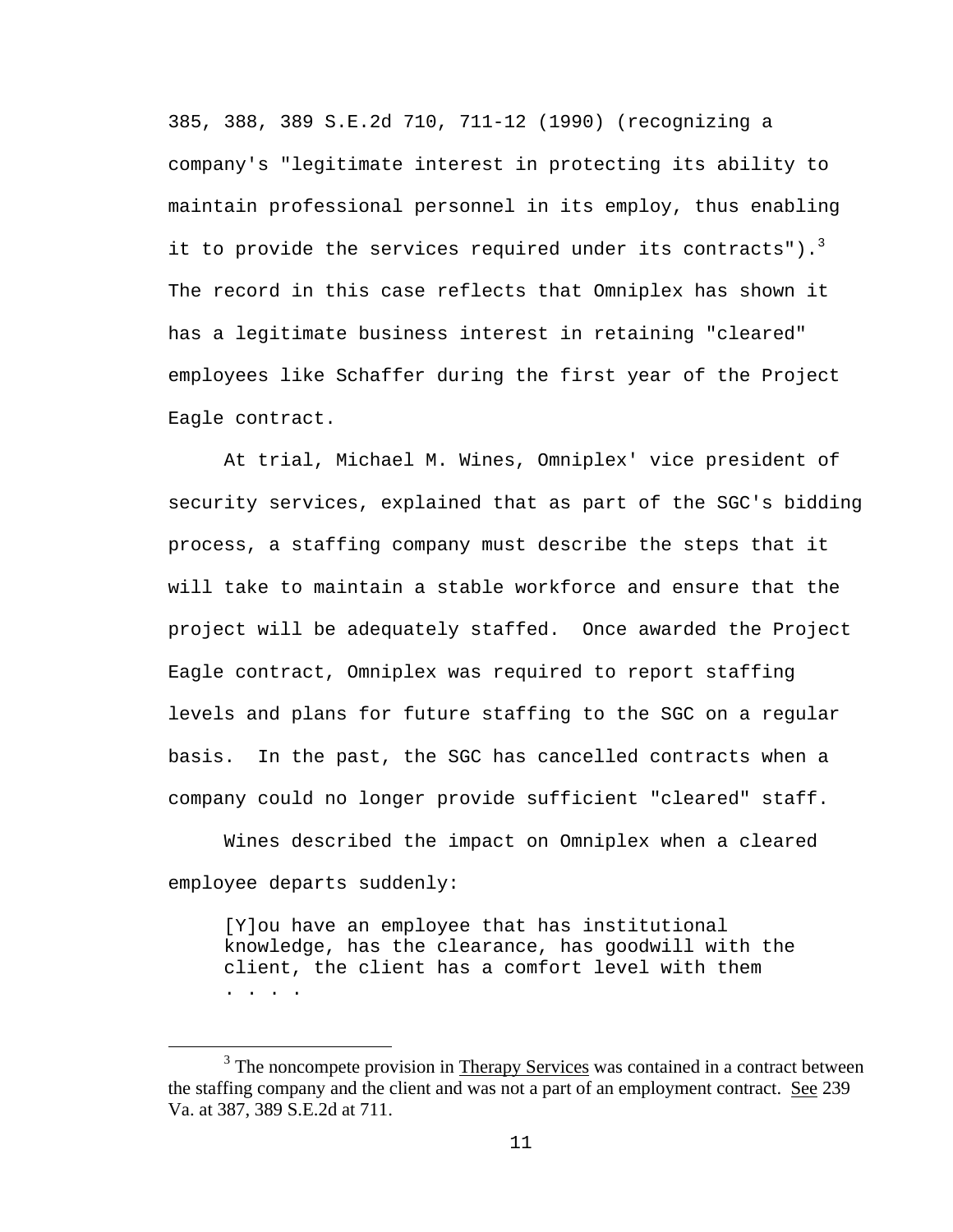But . . . it also creates . . . a serious concern about contract performance . . . [especially] in the first year [of a contract]. As a first-year, a new contractor [is] trying to establish goodwill with the client, . . . a stable workforce, [and] ensure the client that they made the right selection.

[W]hen [our employee is] working for us today, and the very next day they're [sic] working for one of our competitors in the same facility, supporting the same client[,] [t]he client starts to question our ability to retain employees.

. . . .

Wines noted that while turnover is inevitable in any company, Omniplex has particular concerns about other staffing companies "poaching"<sup>4</sup> employees with top security clearances: "[M]any times our competitors are willing to pay additional funds for an employee [who is] not qualified for a position just because the employee has a clearance." He testified that on a former contract, a competitor of Omniplex "poached five [out of eight] people in one day." Wines noted that if a similar situation occurred on Project Eagle, "the only way [Omniplex] would be able to meet [its] contractual

 $\overline{4}$ <sup>4</sup> Wines distinguished the problem of "poaching" from the industry practice of hiring the incumbent workforce at a site when a staffing company takes over a contract from an outgoing security firm. When Omniplex was awarded the Project Eagle contract, it offered higher salaries and benefits to the incumbent workforce at the Project Eagle site. Wines testified that this practice is necessary as the incoming staffing company is required to assume contractual duties almost immediately, and the company is not allowed to submit an employee for a security clearance until after that company is awarded the contract. Because the security clearance process takes an average of 12 months, it is unlikely that the contractor could provide enough cleared staff for the crucial first year of the contract without hiring the incumbent employees.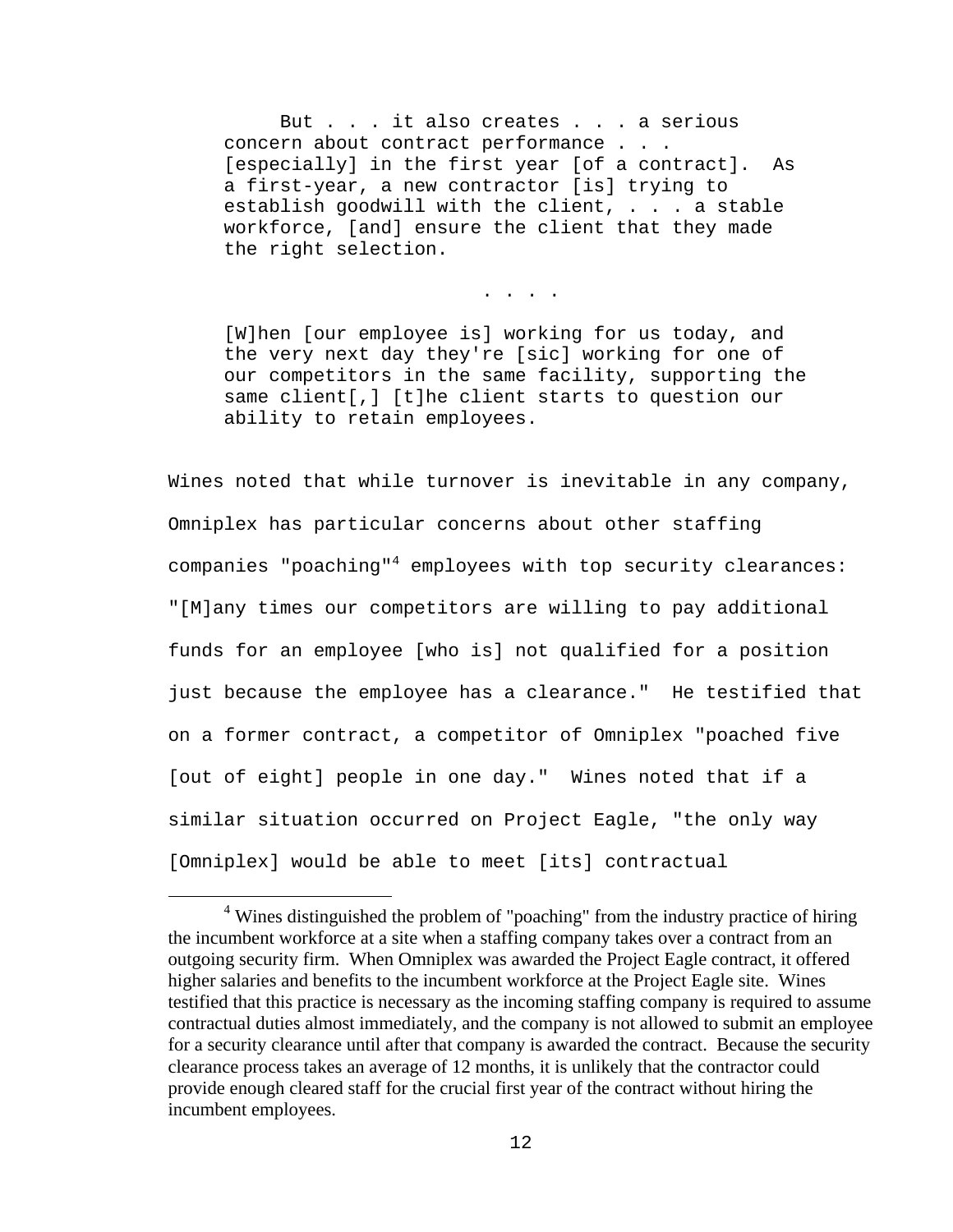requirements would be forcing our existing staff to work overtime."

 USIS has the same concerns. Peter F. Waldorf, an operations director for USIS, agreed that it is "very important for [USIS] to provide an adequate amount of cleared staff to [its] government customers." Waldorf also agreed that adequate staffing was a particularly important concern to the SGC, and that a government contractor such as USIS must maintain adequate staffing levels to be viable. Anthony Gallo, president of USIS professional services division, testified that in order to protect USIS' business interests, Schaffer was required to sign a noncompete<sup>5</sup> agreement similar to that which she signed with Omniplex upon accepting employment. $^6$ Gallo testified this was necessary "to demonstrate to your customers that your company has the capacity to maintain a stable workforce . . . ."

 $rac{1}{5}$  $5$  The USIS noncompete provision reads in pertinent part: Employee agrees that during his or her term of employment and for a six (6) month period commencing on the last day of Employee's employment with Company, whether terminated for cause or otherwise, he or she may not without Company permission, directly or indirectly, (a) [provide] services similar to those provided by the Company to any Customer; or (b) assist any . . . enterprise in bidding, soliciting or procuring

services similar to those provided by the Company to its Customers;

 $\mathbf{S}$ ....<br><sup>6</sup> Significantly, the USIS covenant is longer in duration than that of Omniplex, and prohibits employment with any entity serviced by USIS during the former employee's term of employment.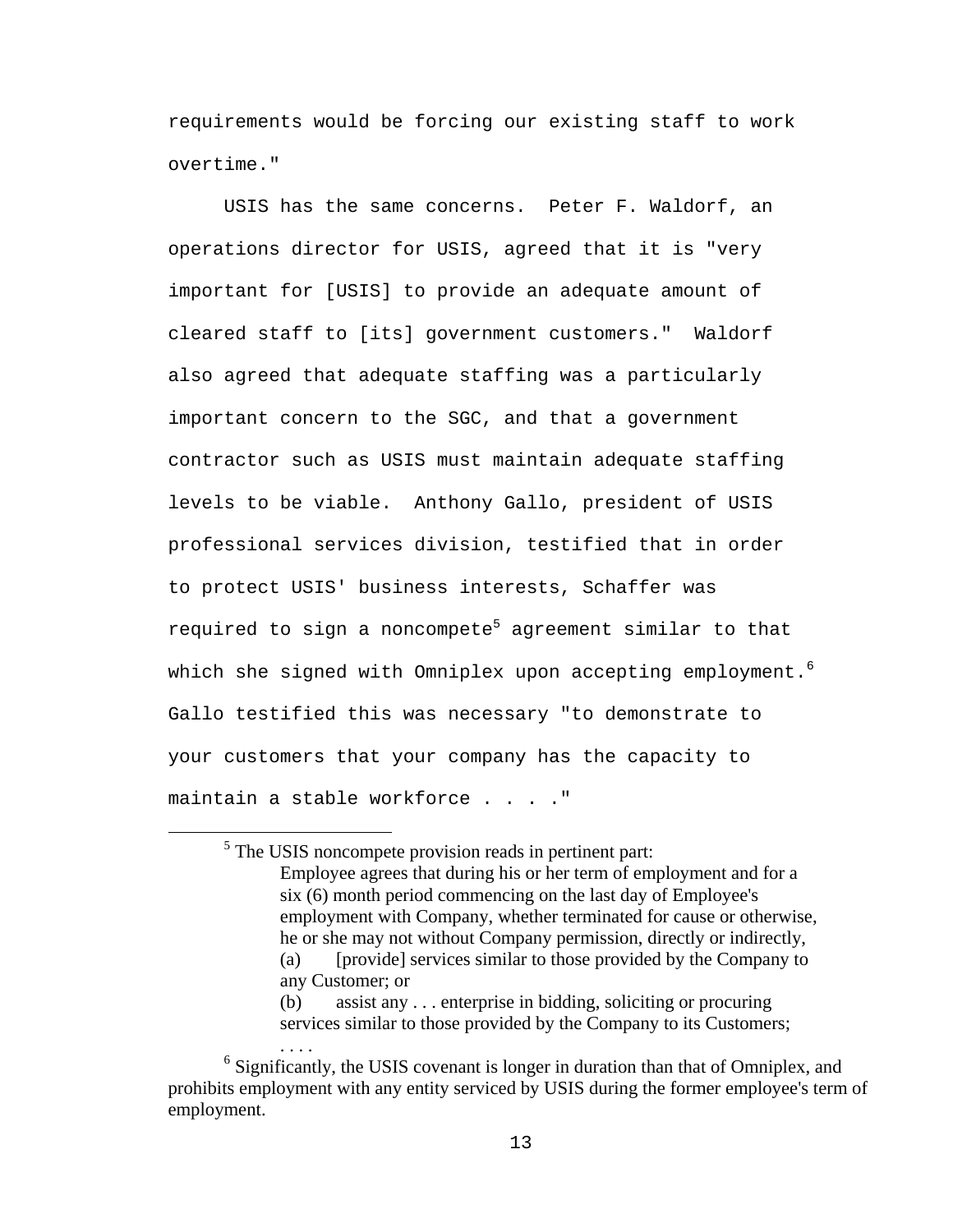In order to protect its interest in maintaining a stable, qualified workforce during the crucial first year of the Project Eagle contract, Omniplex required each of its employees to sign a restrictive covenant prohibiting employment with any firm which supports the SGC, within a year from the first day of service with Omniplex, but only if such employment requires the same security clearance the SGC required. Omniplex argues that this restrictive covenant is narrowly tailored to protect its legitimate business interest during the contract's first year. I agree with Omniplex and would find that the restrictive covenant, as drawn in this case, is a reasonable protection of Omniplex' legitimate business interest to maintain a sufficient number of "cleared" employees during Project Eagle's first year.

 Omniplex' success on Project Eagle is dependent upon its ability to retain "cleared" employees during the first year of the contract. The restrictive covenant commits an Omniplex employee only during the first year of employment and places no restrictions on an employee who leaves to take another position after that time. For one year after beginning employment with Omniplex, Schaffer was prohibited from working anywhere in the world for any independent contractor of the SGC if the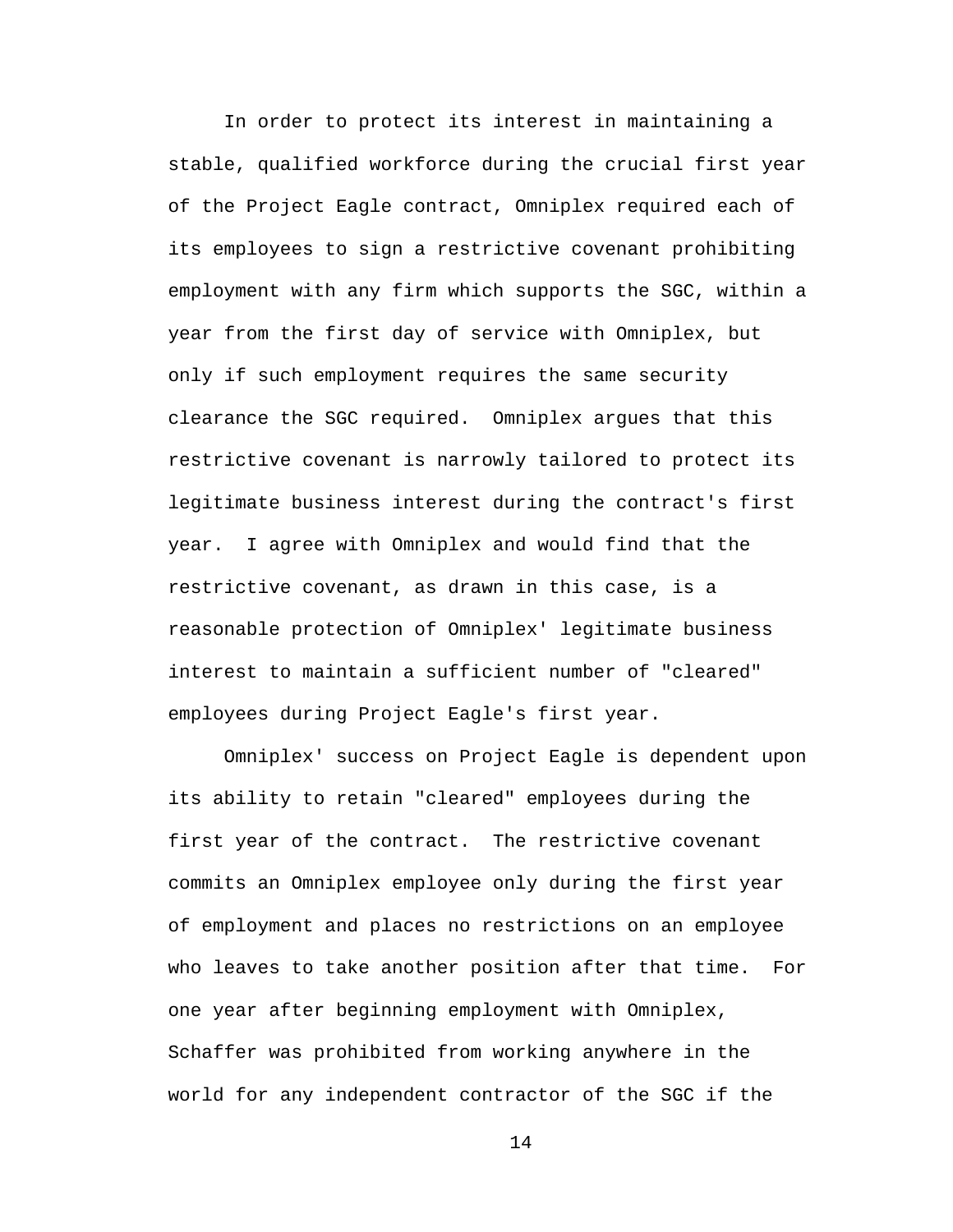new position required her SGC security clearance. In this case, the restriction on Schaffer would last only nine and one-half months.

This Court has noted that

[i]n determining the reasonableness and enforceability of restrictive covenants, trial courts must not consider function, geographical scope, and duration as three separate and distinct issues. Rather, these limitations must be considered together.

Simmons, 261 Va. at 581, 544 S.E.2d at 678. In my view, the trial court and the majority place undue and exaggerated emphasis on the covenant's lack of geographic restriction and lack of prohibited competitive activities, respectively. Both failed to give due weight to the other narrow aspects of the restriction. As noted above, the covenant applies only to employment with entities servicing the SGC in positions which require Schaffer's top-level security clearance. Schaffer is otherwise free to work for any other employer at any location in the world. She can work for any competitor of Omniplex, even one providing services to the SGC, so long as a lower security clearance is used (subject to other provisions of the noncompetition agreement). The record contained no evidence that Schaffer's work skills could only be used at the SGC as opposed to other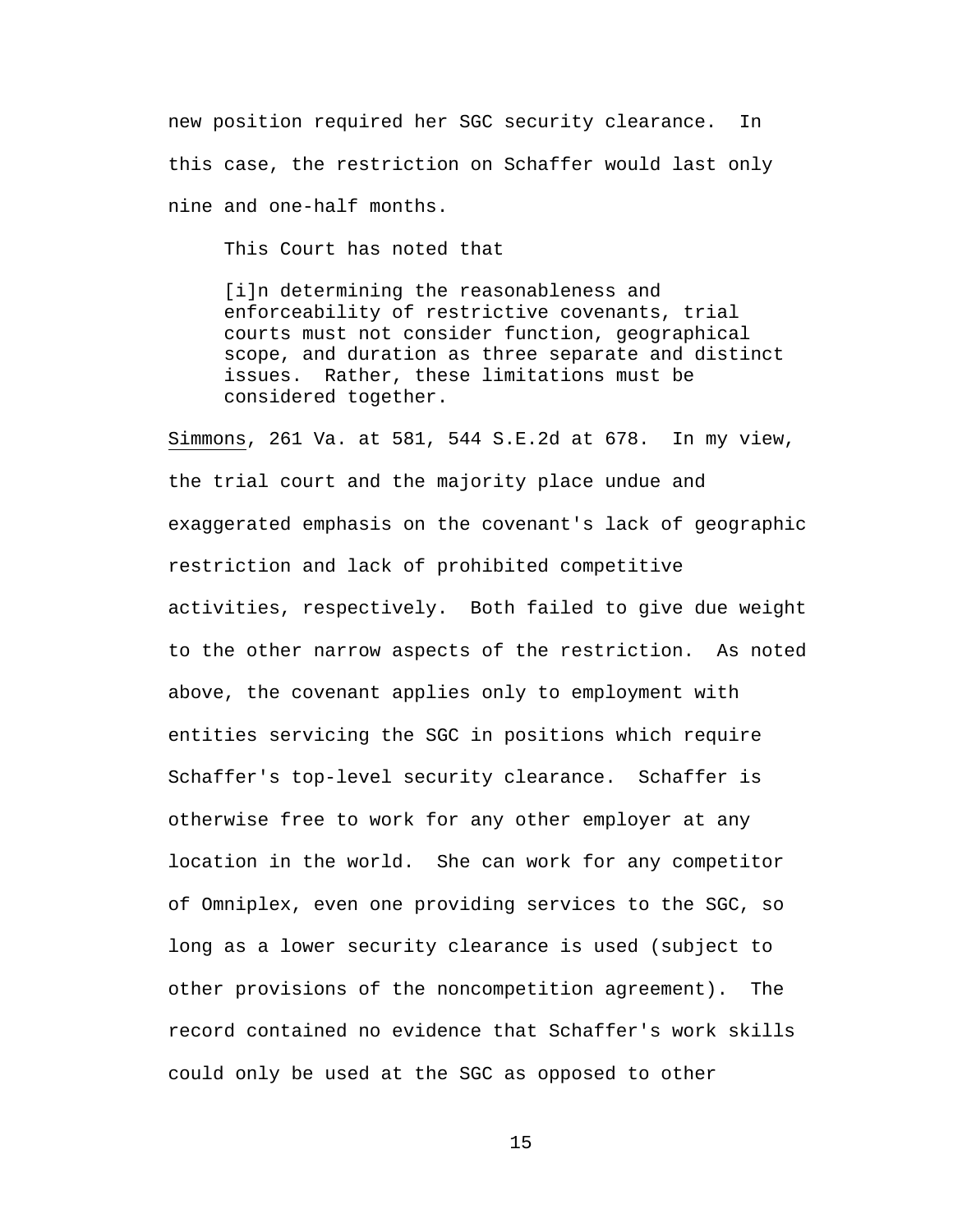potential employers. Considering all these factors in context, the fact that the restrictive covenant does not contain a geographic limitation or a list of prohibited competitive positions does not make it overly broad.

The majority holds the noncompetition agreement is overbroad because it bars Schaffer from "perform[ing] any services for OMNIPLEX' customer." Such a restriction, the majority argues, would "preclude[] Schaffer from working as a delivery person for a vendor which delivers materials to the SGC if such security clearance was required to enter an SGC installation even though the vendor was not a staffing service competing with Omniplex." Even if the majority's analysis of the restrictive covenant is correct on this point, the possible prohibition on Schaffer's employment as an SGC delivery person is not overly broad.

Omniplex has a well-defined, vital business interest in prohibiting Schaffer from seeking other employment using her particular security clearance. Without the ability to enforce the narrowly drawn restriction, Omniplex' legitimate business interest may be vitiated. While it seems unlikely that Domino's Pizza or UPS would need a top level security clearance employee to deliver a pizza or a package to an SGC site, I would not find a restrictive covenant with such an effect to be overly broad under the specific facts of this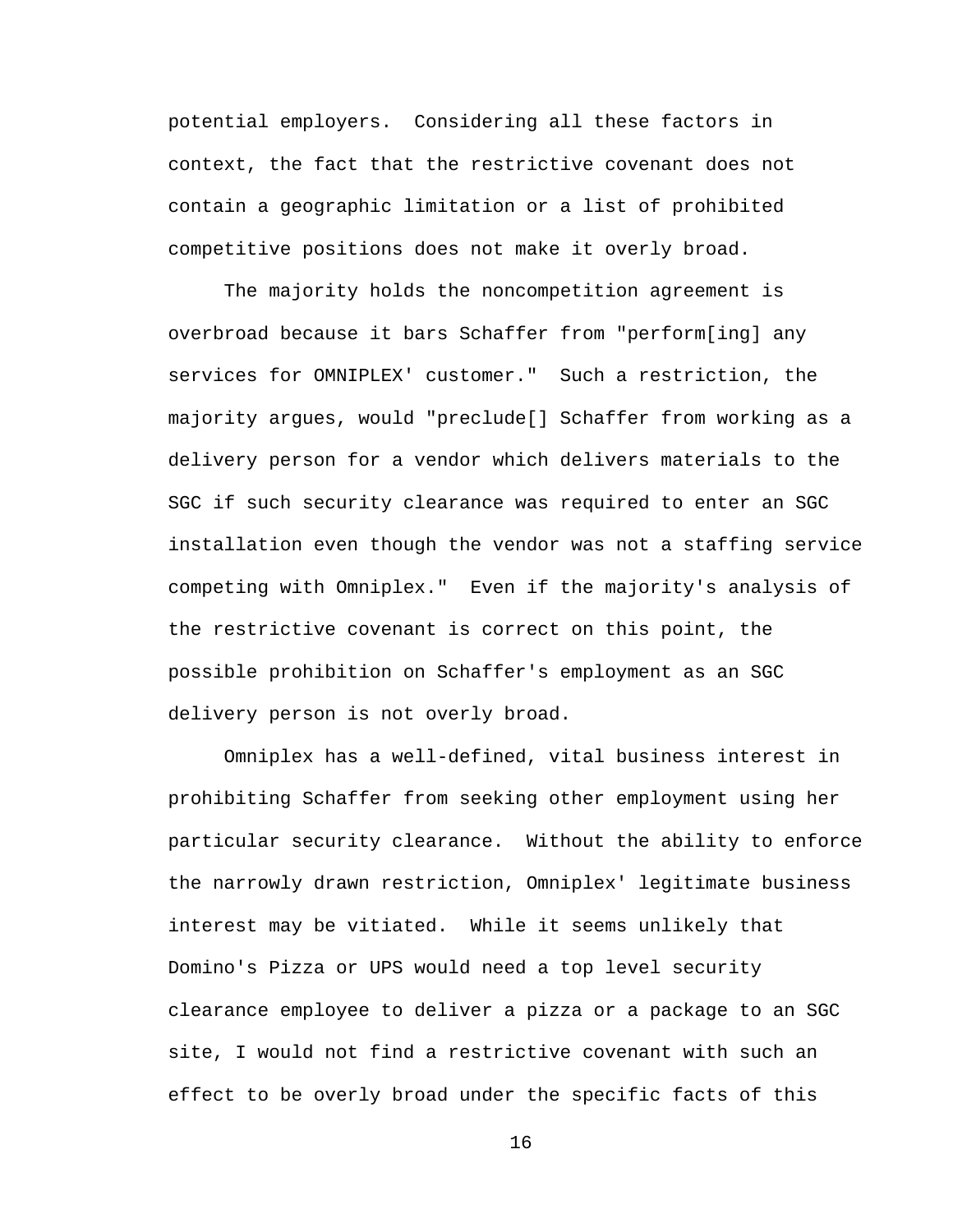case. As noted above, the restrictive covenant at issue is limited to only one entity, the SGC, and only in the first year of the contractual relationship. That leaves the rest of the world's entities for the pizza or package delivery person to service. Considering all the circumstances, the covenant is reasonable.

 In addition, this Court has upheld restrictive covenants which lack a geographic restriction. In Foti v. Cook, 220 Va. 800, 805-07, 263 S.E.2d 430, 433-34 (1980), we affirmed the trial court's decision to enforce a restrictive covenant which prohibited a former accounting firm partner from performing services for any client of the partnership. The covenant in that case did not contain a geographic restriction, but rather centered on contact with former clients. Id. at 807, 263 S.E.2d at 434. Like the enforceable restrictive covenant in Foti, Schaffer's noncompete agreement is client-specific, rather than geographically based. Schaffer's contract is much more narrowly drawn than the one in Foti, because the restrictive limit goes to only one Omniplex client and not to any others.

 Similarly in Advanced Marine Enterprises v. PRC Inc., 256 Va. 106, 111, 127, 501 S.E.2d 148, 151, 160 (1998), we upheld a noncompete agreement which prohibited a former employee from competing with the employer within 50 miles of any of the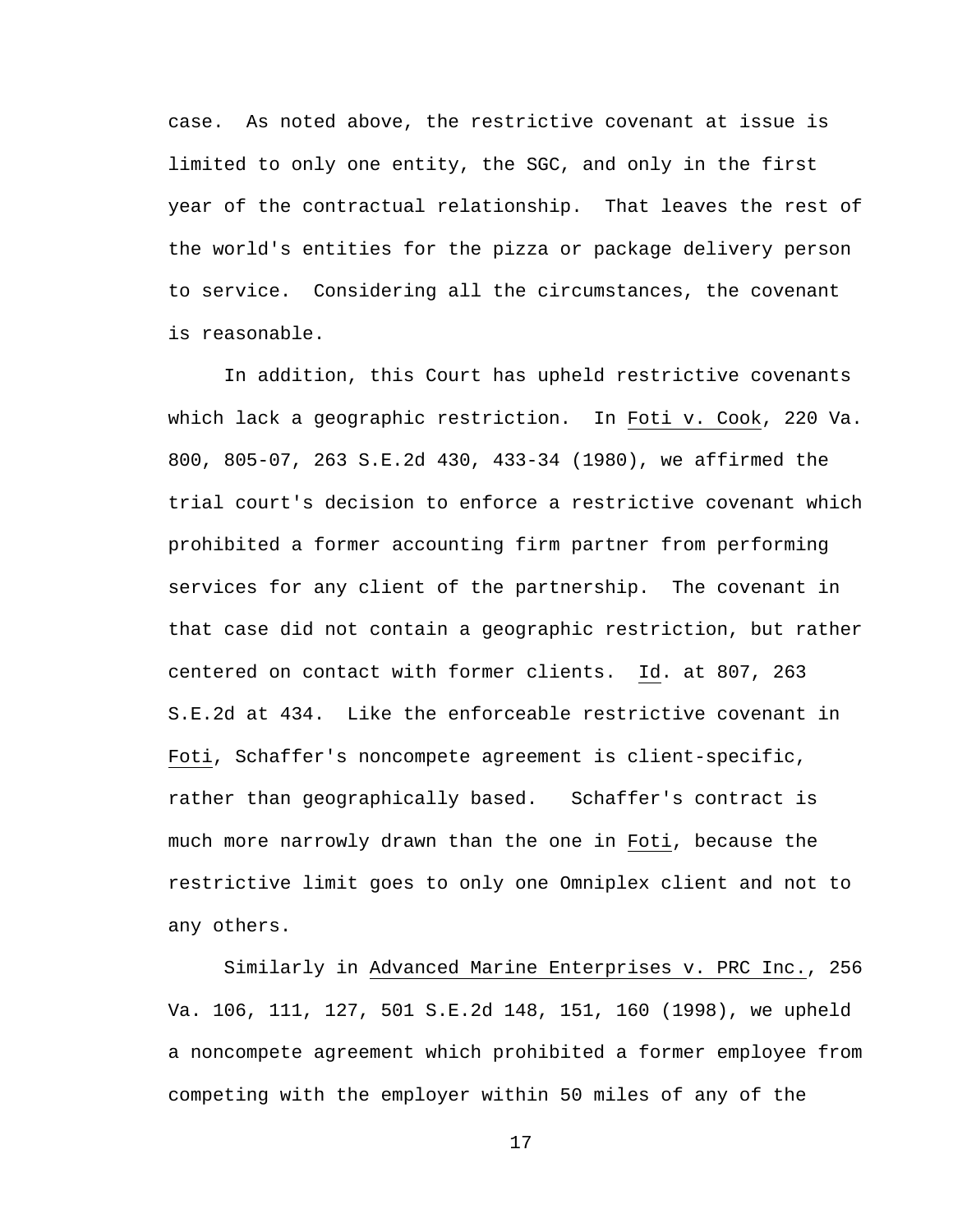employer's offices. We noted that even though the employer had 300 offices worldwide, the geographic restriction was reasonable because other elements of the restriction were more narrowly tailored. Id. at 119, 501 S.E.2d at 155.

 In addition to considering the other narrowly tailored aspects of the restrictive covenant, I believe that our factspecific inquiry requires us to consider the nature of the employer's business in determining whether any geographic restriction is necessary. I agree with the United States Court of Appeals for the Fourth Circuit that

[w]ith respect to the territory to which the restriction should apply, the rule has always been that it might extend to the limits wherein the plaintiff's trade would be likely to go. The changes which have marked the course of judicial decisions in modern times seem to consist in conforming the application of the rule to the constant development of the facilities of commerce and the enlargement of the avenues of trade.

National Homes Corp. v. Lester Indus., Inc., 293 F. Supp. 1025, 1034 (W.D. Va. 1968) (citation omitted), aff'd in part and rev'd in part, 404 F.2d 225 (4th Cir. 1968). See, e.g., West Publ'g Corp. v. Stanley, No. 03-5832, 2004 U.S. Dist. LEXIS 448, at \*32 (D. Minn. 2004) (restrictive covenant lacking geographic limitation was "reasonable in light of the national, and . . . international, nature of internet business").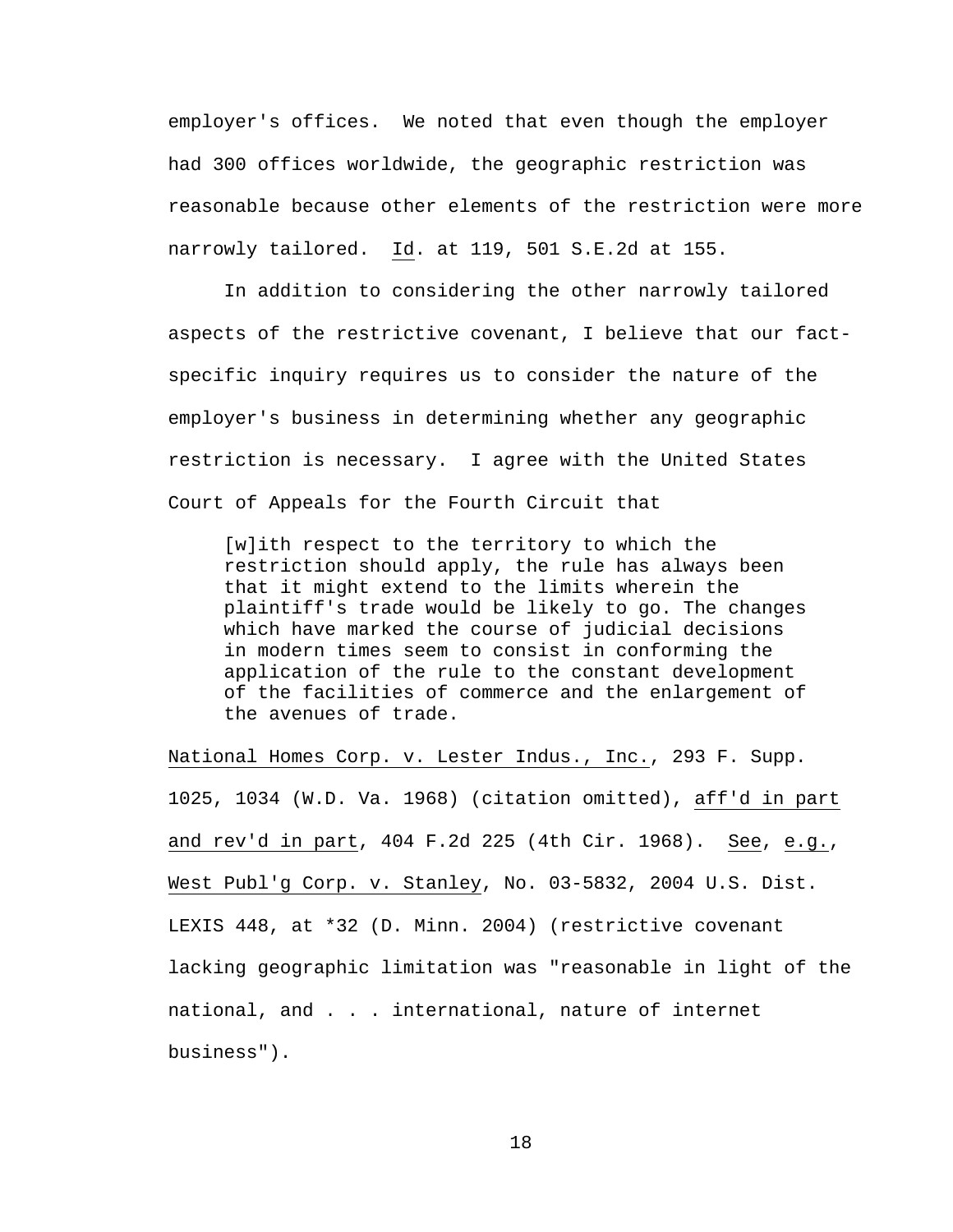Omniplex and its competitors service government agencies both nationally and overseas. A particular government client may have contracts with multiple staffing companies for its various locations. A security clearance specific to such a client is a valuable asset and renders an employee vulnerable to "poaching" by a competitor, who also has a contract with that government client. Without its worldwide scope as to the single client, SGC, the restrictive covenant could not protect Omniplex' interest in protecting its workforce during the crucial first year on Project Eagle.

Likewise, limiting those positions an employee can take after leaving Omniplex does not sufficiently protect Omniplex' interest in maintaining adequate staffing. If Omniplex restricted Schaffer's subsequent employment by the tasks she performed, she would have no incentive not to use her valuable SGC specific security clearance to obtain other employment serving the SGC.

The restrictive covenant at issue in this case, when viewed in the context of the facts of this record, meets the three-part test for the validity of such covenants particularly for purposes of sufficiency on a motion to strike the evidence. The contractual restraint has been amply demonstrated to be reasonable, even essential, to protect Omniplex' contractual interests with the SGC. The restraint